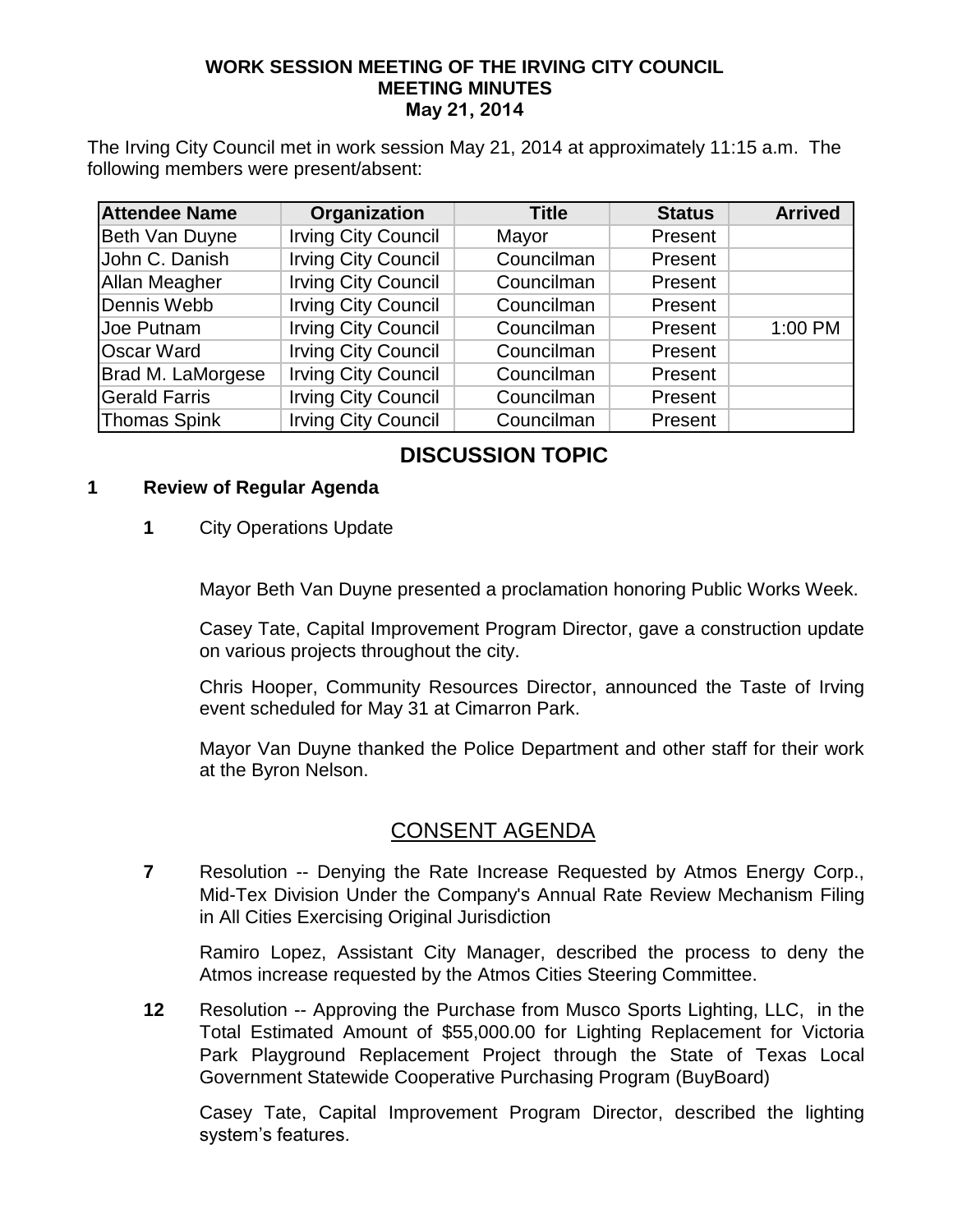**16** Resolution -- Approving an Amendment to the Agreement with Texas Department of Housing and Community Affairs for the Neighborhood Stabilization Program

Chris Hooper, Community Resources Director, described the amendment with the Texas Department of Housing and Community Affairs.

Vicki Ebner, Assistant Director of Housing and Human Services described the history of the Tudor Lane project.

**28** Resolution -- Approving a Professional Services Agreement Between the City of Irving and RPGA Design Group, Inc., in the Amount of \$163,870.00 for the Design and Construction Administration for Site Improvements to the Texas Musicians Museum

Council and staff discussed the estimated expenses needed to improve this site, noting additional discussion will be needed during the budget meetings.

## **INDIVIDUAL CONSIDERATION**

**29** Resolution -- Approving an Economic Incentive Agreement Between the City of Irving and Envoy Air Inc., in an Amount Dependent Upon Annual Qualification

Doug Janeway, Business Affairs Interim Director, announced that Envoy Air Inc. will be relocating to Irving this summer.

# **ZONING CASES AND COMPANION ITEMS**

**31** Resolution -- Approving Preliminary/Final Plat - PL14-0018 - Junior's Gilbert Road Addition - Approximately 0.1535 Acres Located at 3933 Gilbert Road - Daniel Hernandez, Applicant/Owner

Ken Bloom, Urban Development Manager, presented the applicant's request.

**32** Resolution -- Approving Final Plat - PL14-0019 - Cottonwood Valley, Phase II, Installment 1, 2nd Revision Addition - Approximately 0.752 Acres Located at 1809 and 1813 Cottonwood Valley Circle - JEA Hydro Tech, Surveyor - Michael G. Gunn, Owner

Ken Bloom, Urban Development Manager, presented the applicant's request.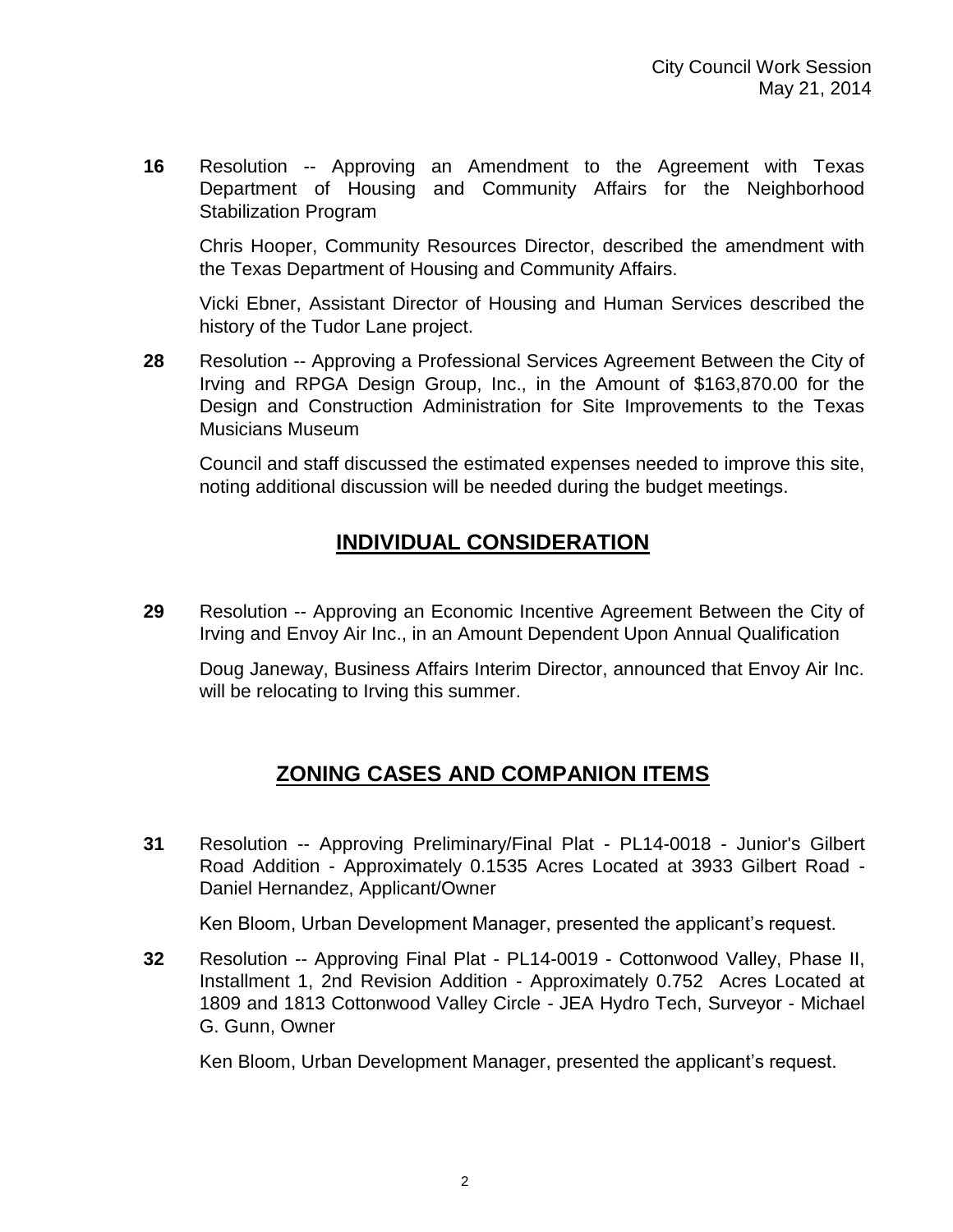**33** Ordinance -- Zoning Case #ZC13-0054 - Granting S-P-1 (Detailed Site Plan) for R-AB (Restaurant with the Attendant Accessory Use of the Sale of Alcoholic Beverages for On-Premises Consumption) Uses - Approximately 5,026 Square Feet Located at 1111 West Airport Freeway, Suite #135 - Santos Saul Benitez, Applicant/Owner

Ken Bloom, Urban Development Manager, presented the applicant's request, noting staff recommends approval per the recommendation of the Planning and Zoning Commission.

**34** Ordinance -- Zoning Case #ZC14-0015 - Granting PUD (Planned Unit Development) for S-P-1 (Detailed Site Plan) for R-AB (Restaurant with the Attendant Accessory Use of the Sale of Alcoholic Beverages for On-Premises Consumption) Uses - Approximately 1,546 Square Feet Located at 949 West Royal Lane, Suite 115 - Michael R. Coker Company, Applicant - Victory SF Ventures, LLC, Owner

Ken Bloom, Urban Development Manager, presented the applicant's request, noting staff recommends approval.

**35** Ordinance -- Zoning Case #ZC14-0016 - Granting S-P-2 (Generalized Site Plan) for R-6 (Single Family) Uses - Approximately 0.2 Acres at 3508 Grande Bulevar - Mariana Lao, Applicant/Owner

Ken Bloom, Urban Development Manager, presented the applicant's request, noting staff recommends approval per the recommendation of the Planning and Zoning Commission.

#### **2 Discussion - Northgate Park (Requested by Mayor Van Duyne)**

Casey Tate, Capital Improvement Program Director, presented an update on Northgate Park Phase II development.

### **EXECUTIVE SESSION**

Council recessed at approximately 12:00 p.m. Council reconvened at approximately 1:18 p.m.

Council convened into executive session pursuant to Section 551.074 of the Texas Local Government Code at approximately 1:18 p.m.

**3** Personnel Matters - City Manager Interviews Open Meetings Act § 551.074